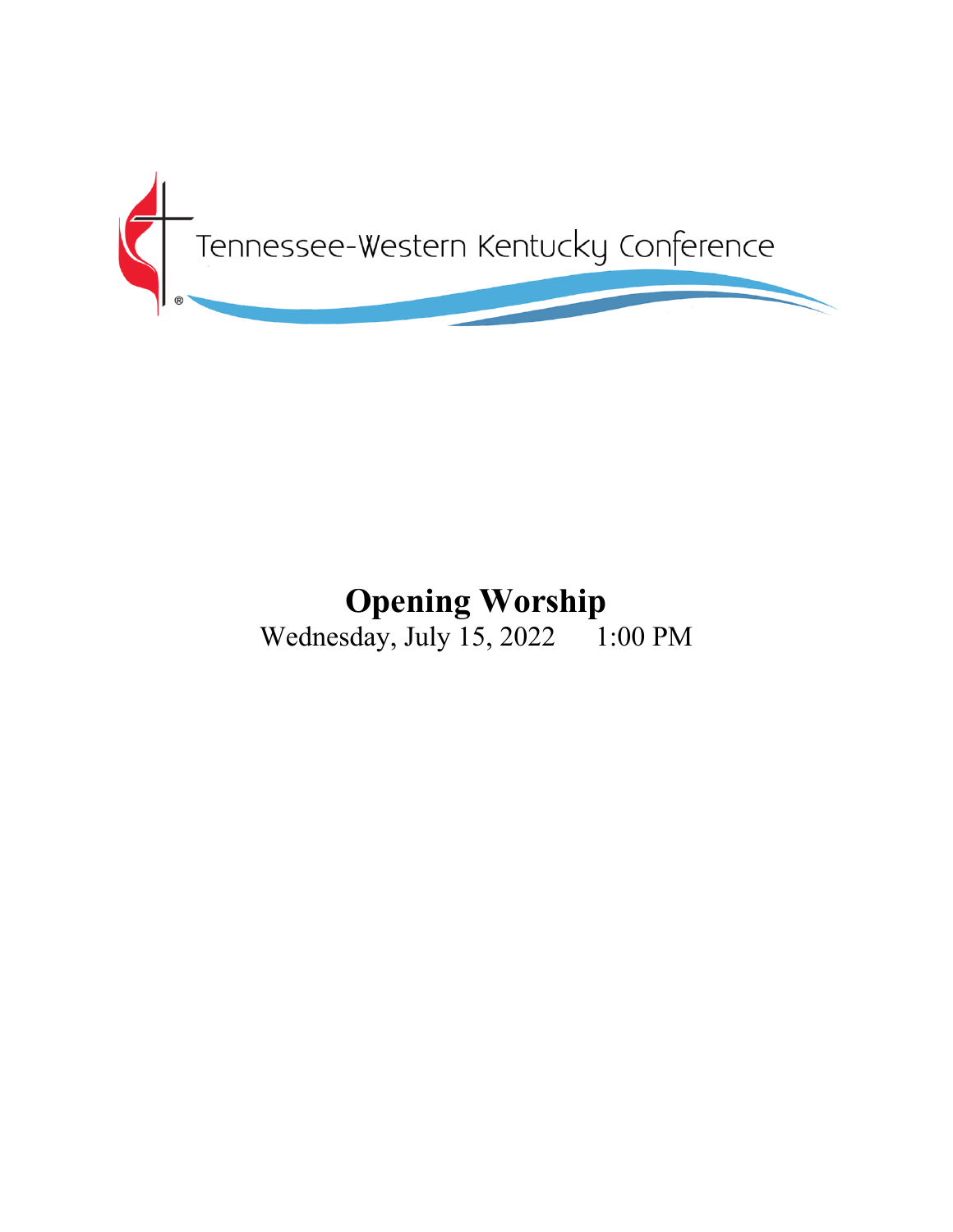# Order of Worship

+ You're invited to stand in body or in spirit. | **Bold** words are spoken responsively.

OPENING MUSIC

**OPENING SONG** *Follow Me* Mark A. Miller

Words and music by Mark A. Miller. © 2011. Streamed with permission.

+CONGREGATIONAL WORSHIP *Shall We Gather at the River* **a**rr. John Carter (adapt.)

All: **Shall we gather at the river, Where bright angel feet have trod; With its crystal tide forever Flowing by the throne of God?**

> *(Refrain)* **Yes, we'll gather at the river, The beautiful, the beautiful river; Gather with the saints at the river That flows by the throne of God.**

**Soon we'll reach the shining river, Soon our pilgrimage will cease; Soon our happy hearts will quiver With the melody of peace.**

*(Refrain)* **Yes, we'll gather at the river, The beautiful, the beautiful river; Gather with the saints at the river That flows by the throne of God.**

> Adapted from the choral arrangement by John Carter. © 1981 Beckenhorst Press. OneLicense #A-740437.

> > *Come, Thou Fount of Every Blessing* **a**rr. René Clausen (adapt.)

**Come, thou Fount of every blessing, tune my heart to sing thy grace; streams of mercy, never ceasing, call for songs of loudest praise. Teach me some melodious sonnet, sung by flaming tongues above. Praise the mount I'm fixed upon it mount of God's redeeming love.**

**Here I raise mine Ebenezer;**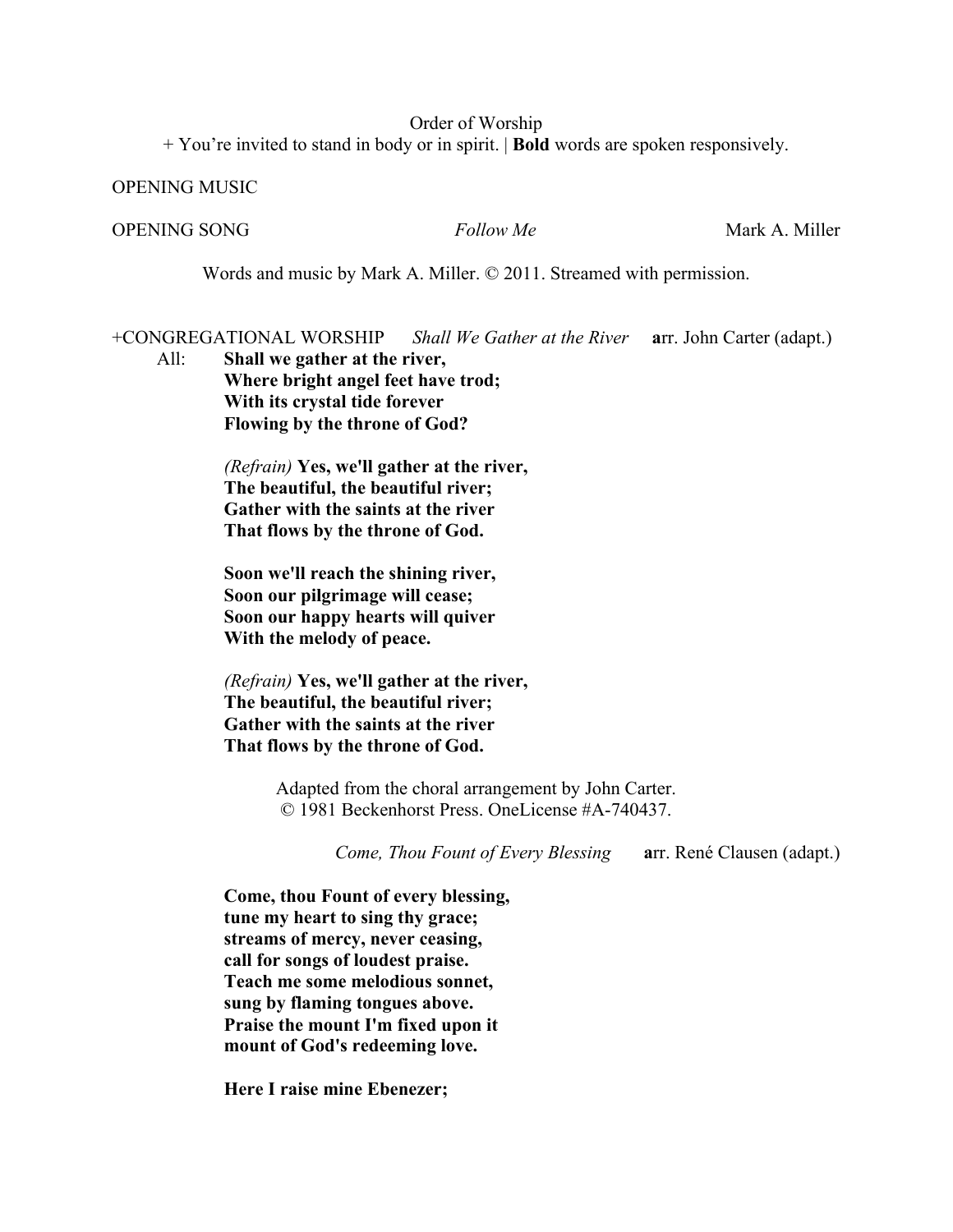**hither by thy help I'm come; and I hope by thy good pleasure, safely to arrive at home. Jesus sought me when a stranger, wandering from the fold of God; he to rescue me from danger, interposed his precious blood.**

**Oh, to grace how great a debtor daily I'm constrained to be! Let thy goodness, like a fetter, bind my wandering heart to thee: prone to wander, Lord, I feel it, prone to leave the God I love; here's my heart, O take and seal it; seal it for thy courts above.**

Adapted from the choral arrangement by René Clausen. © 2010 Roger Dean Publishing Company, a division of The Lorenz Corporation. OneLicense #A-740437.

# *Guide Me, O Thou Great Jehovah* **a**rr. Chris R. Hansen

**Guide me, O my great Jehovah, pilgrim through this barren land; I am weak, but you are mighty; hold me with your powerful hand. Bread of heaven, bread of heaven, feed me now and evermore, feed me now and evermore.**

**Open now the crystal fountain, where the healing waters flow. Let the fire and cloudy pillar lead me all my journey through. Strong Deliverer, strong Deliverer, ever be my strength and shield, ever be my strength and shield.**

**When I tread the verge of Jordan, bid my anxious fears subside. Death of death, and hell's Destruction, land me safe on Canaan's side. Songs of praises, songs of praises I will ever sing to thee, I will ever sing to thee.**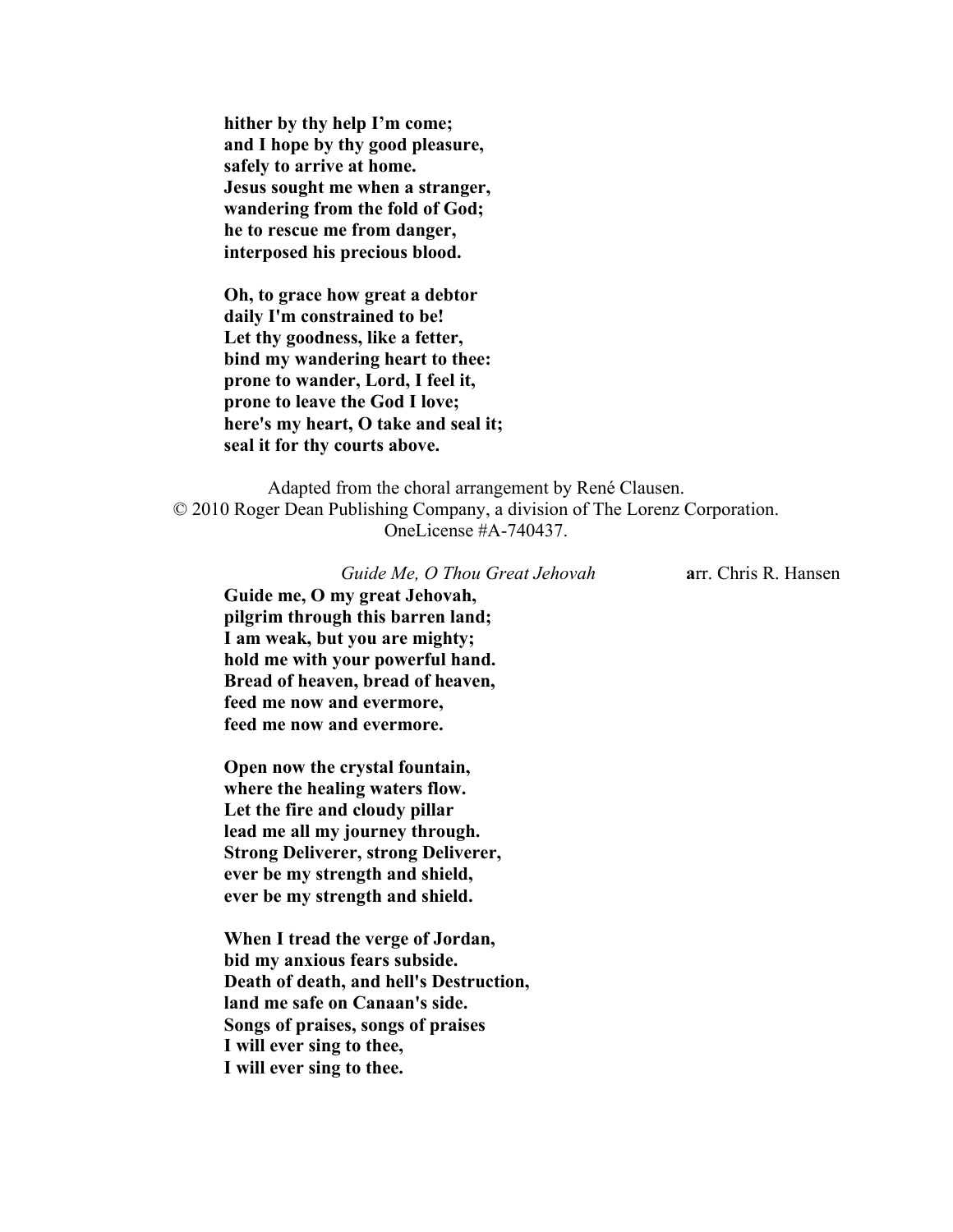Arr. Chris R. Hansen, © 2016. Streamed with permission.

+OPENING SCRIPTURE: Isaiah 43:1a, 5-7 (NRSV) Rev. Abraham Zimmerman <sup>1</sup> But now thus says the Lord...<sup>5</sup> Do not fear, for I am with you; I will bring your offspring from the east, and from the west I will gather you; <sup>6</sup>I will say to the north, "Give them up," and to the south, "Do not withhold; bring my sons from far away and my daughters from the end of the earth— 7 everyone who is called by my name, whom I created for my glory, whom I formed and made."

As those who were created by God for God's glory may we worship God's holy name.

| <b>ACT OF PRAISE</b>                                                                                                                                                                                                                                                                                                                                       | Let It Rise       | <b>Holland Davis</b>       |
|------------------------------------------------------------------------------------------------------------------------------------------------------------------------------------------------------------------------------------------------------------------------------------------------------------------------------------------------------------|-------------------|----------------------------|
| Composed by Holland David. © 1997, 1999 Maranatha! Praise, Inc. admin. by Music Services.                                                                                                                                                                                                                                                                  | CCLI #21459899.   |                            |
| <b>SCRIPTURE READING</b>                                                                                                                                                                                                                                                                                                                                   | Revelation 22:1-2 | Vanessa Parker             |
| <b>SERMON</b>                                                                                                                                                                                                                                                                                                                                              |                   | Bishop William T. McAlilly |
| PRAYERS OF THE PEOPLE                                                                                                                                                                                                                                                                                                                                      |                   | Rev. Velma T. Parker       |
| <b>INVITATION</b>                                                                                                                                                                                                                                                                                                                                          |                   | Rev. Carlos Uroza          |
| <b>CONFESSION</b><br>Merciful God,<br>we confess that we have not loved you with our whole heart.<br>We have failed to be an obedient church.<br>We have not done your will,<br>we have broken your law,<br>we have rebelled against your love,<br>we have not loved our neighbors,<br>and we have not heard the cry of the needy.<br>Forgive us, we pray. |                   |                            |

**Free us for joyful obedience, through Jesus Christ our Lord. Amen.** *All may offer silent prayers of confession.*

Hear the good news: Christ died for us while we were yet sinners; that proves God's love toward us. In the name of Jesus Christ, you are forgiven! **In the name of Jesus Christ, you are forgiven! Glory to God. Amen.**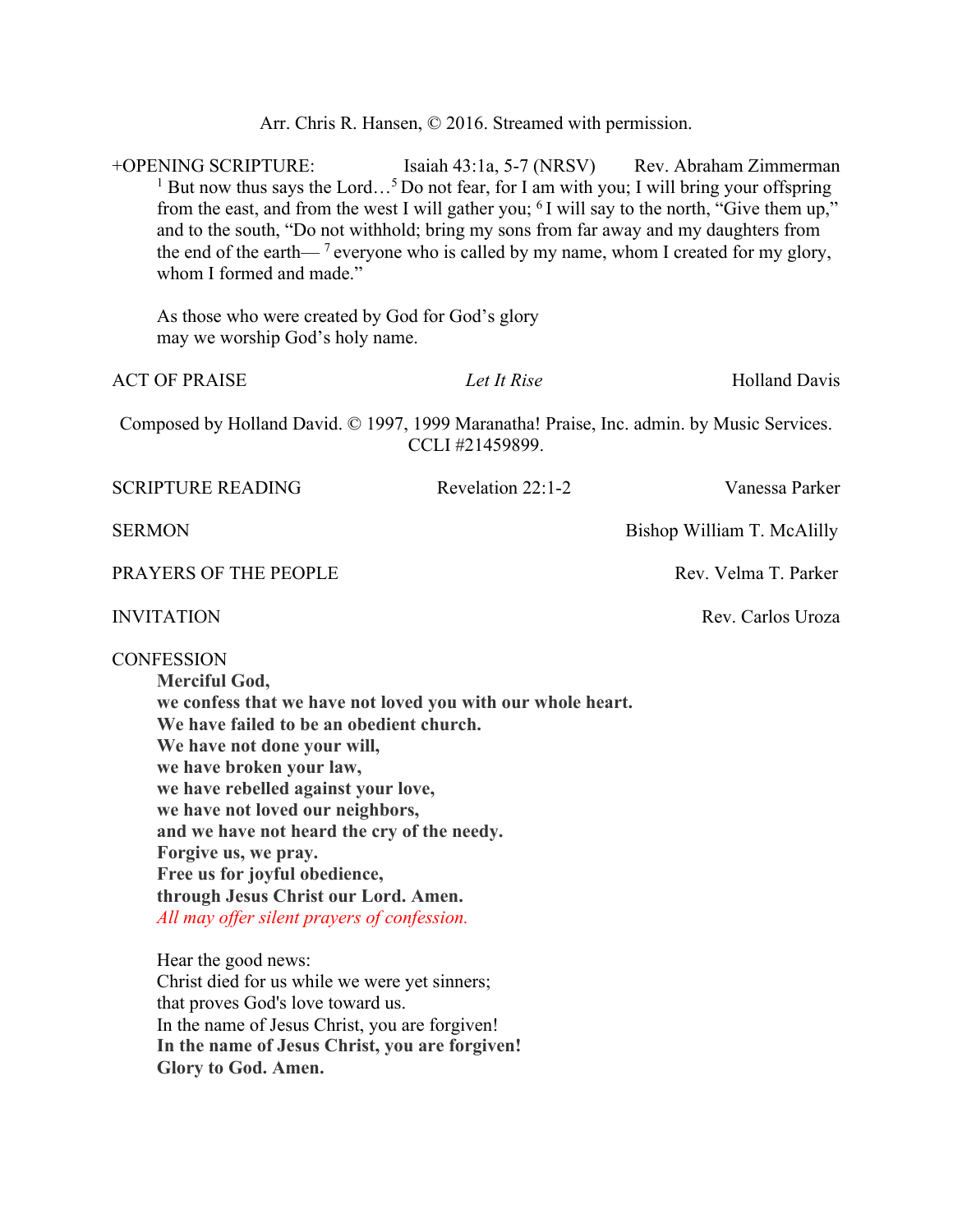OFFERING *Be Ye Glad* arr. Kauflin/Coates (adapt.) Composed by Michael Kelly Blanchard. Adapted from a choral arrangement by Bob Kauflin and John E. Coates. © 1980 Paragon Music Corp./ASCAP and Gotz Music/ASCAP. CCLI #21459899.

*The offering today will go toward Disaster Relief in our conference. Please use the QR code located in the worship notes for online donations.*

# DOXOLOGY OLD 100TH

**Praise God, from whom all blessings flow; Praise God, all creatures here below; Praise God above, ye heav'nly host; Praise Father, Son, and Holy Ghost. Amen.**

GREAT THANKSGIVING Bishop William T. McAlilly, Bishop Thomas J. Bickerton Musical Setting by Mark A Miller

| Leader: | The Lord be with you.                                                   |
|---------|-------------------------------------------------------------------------|
| People: | And also with you.                                                      |
| Leader: | Lift up your hearts.                                                    |
| People: | We lift them up to the Lord.                                            |
| Leader: | Let us give thanks to the Lord our God.                                 |
| People: | It is right to give our thanks and praise.                              |
| Leader: | It is right, and a good and joyful thing,                               |
|         | always and everywhere to give thanks to you,                            |
|         | almighty God, creator of heaven and earth.                              |
|         | In the beginning when nothing existed but chaos,                        |
|         | you spoke, and the waters that covered the earth receded,               |
|         | revealing dry land as a canvas for your creative work.                  |
|         | You formed us in your image and breathed into us the breath of life.    |
|         | When we turned away, and our love failed, your love remained steadfast. |
|         | In the days of Noah                                                     |
|         | you saved those on the ark through water.                               |
|         | After the flood you set in the clouds a rainbow.                        |
|         | When you saw your people as slaves in Egypt,                            |
|         | you led them to freedom through the sea.                                |
|         | Their children you brought through the Jordan                           |
|         | to the land which you promised.                                         |
|         | You delivered us from captivity, made covenant to be our sovereign God, |
|         | and spoke to us through your prophets, who looked for that day          |
|         | when justice shall roll down like waters                                |
|         | and righteousness like an ever-flowing stream,                          |
|         | when nation shall not lift up sword against nation,                     |
|         | neither shall they learn war anymore.                                   |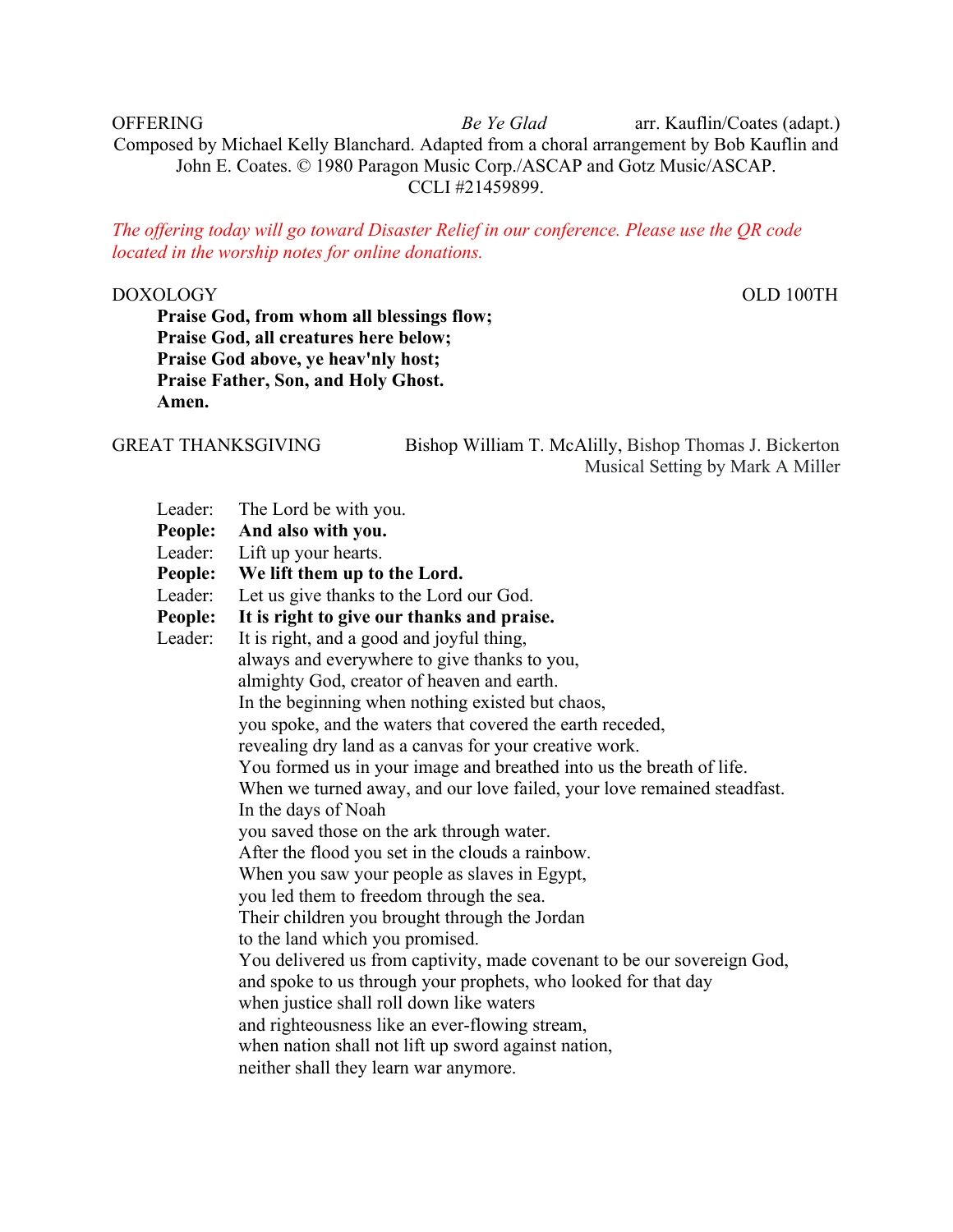And so, with your people on earth and all the company of heaven we praise your name and join their unending hymn:

**Holy, holy, holy Lord, God of power and might, heaven and earth are full of your glory. Hosanna in the highest. Hosanna in the highest. Hosanna in the highest. Blessed is he who comes in the name of the Lord. Hosanna in the highest. Hosanna in the highest. Hosanna in the highest.**

> In the fullness of time you sent Jesus, Holy are you, and blessed is your Son Jesus Christ, whom you sent in the fullness of time, nurtured in the water of a womb. He was baptized by John and anointed by your Spirit. He healed the sick, fed the hungry, and ate with sinners. By the baptism of his suffering, death, and resurrection you gave birth to your Church, delivered us from slavery to sin and death, and made with us a new covenant by water and the Spirit. At his ascension you exalted him to sit and reign with you at your right hand.

On the night in which he gave himself up for us, he took bread, gave thanks to you, broke the bread, gave it to his disciples, and said: "Take, eat; this is my body which is given for you. Do this in remembrance of me."

When the supper was over he took the cup, gave thanks to you, gave it to his disciples, and said: "Drink from this, all of you; this is my blood of the new covenant, poured out for you and for many for the forgiveness of sins. Do this, as often as you drink it, in remembrance of me."

And so, in remembrance of these your mighty acts in Jesus Christ, we offer ourselves in praise and thanksgiving as a holy and living sacrifice, in union with Christ's offering for us, as we proclaim the mystery of faith.

# **Christ has died; Christ is risen; Christ will come again. Hosanna in the highest. Hosanna in the highest. Hosanna in the highest.**

Pour out your Holy Spirit on us gathered here, and on these gifts of bread and wine. Make them be for us the body and blood of Christ, that we may be for the world the body of Christ, redeemed by his blood.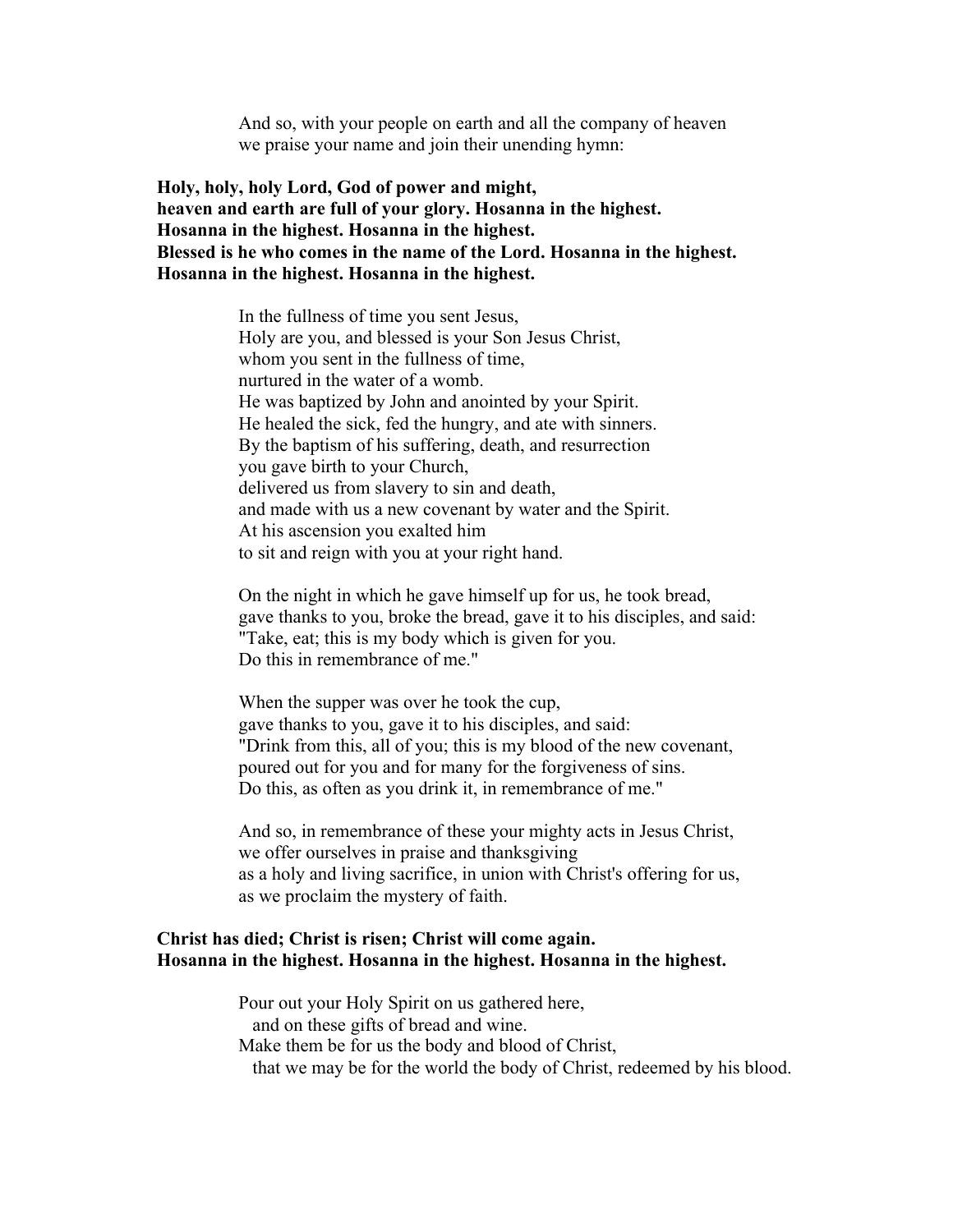By your Spirit make us one with Christ,

 one with each other, and one in ministry to all the world, until Christ comes in final victory, and we feast at his heavenly banquet. Through your Son Jesus Christ, with the Holy Spirit in your holy Church, all honor and glory is yours, almighty God, now and forever.

# **Amen, Amen, Amen. Hosanna in the highest. Hosanna in the highest. Hosanna in the highest.**

### THE LORD'S PRAYER

**Our Father, who art in heaven, hallowed be thy name. Thy kingdom come. Thy will be done on earth as it is in heaven. Give us this day our daily bread. And forgive us our trespasses, as we forgive those who trespass against us. And lead us not into temptation, but deliver us from evil. For thine is the kingdom, and the power, and the glory, forever. Amen.**

### PRAYER AFTER RECEIVING

**Eternal God, we give you thanks for this holy mystery in which you have given yourself to us. Grant that we may go into the world in the strength of your Spirit, to give ourselves for others, in the name of Jesus Christ our Lord. Amen.**

CLOSING MUSIC *My Hope is Built /And Are We Yet Alive* arr. Page/Dow/Hook

**My hope is built on nothing less than Jesus' blood and righteousness; I dare not trust the sweetest frame, but wholly lean on Jesus' name.**

*(Refrain)* **On Christ, the solid Rock, I stand: all other ground is sinking sand; all other ground is sinking sand.**

**His oath, his covenant, his blood, support me in the whelming flood; when all around my soul gives way, he then is all my hope and stay.** *(Refrain)*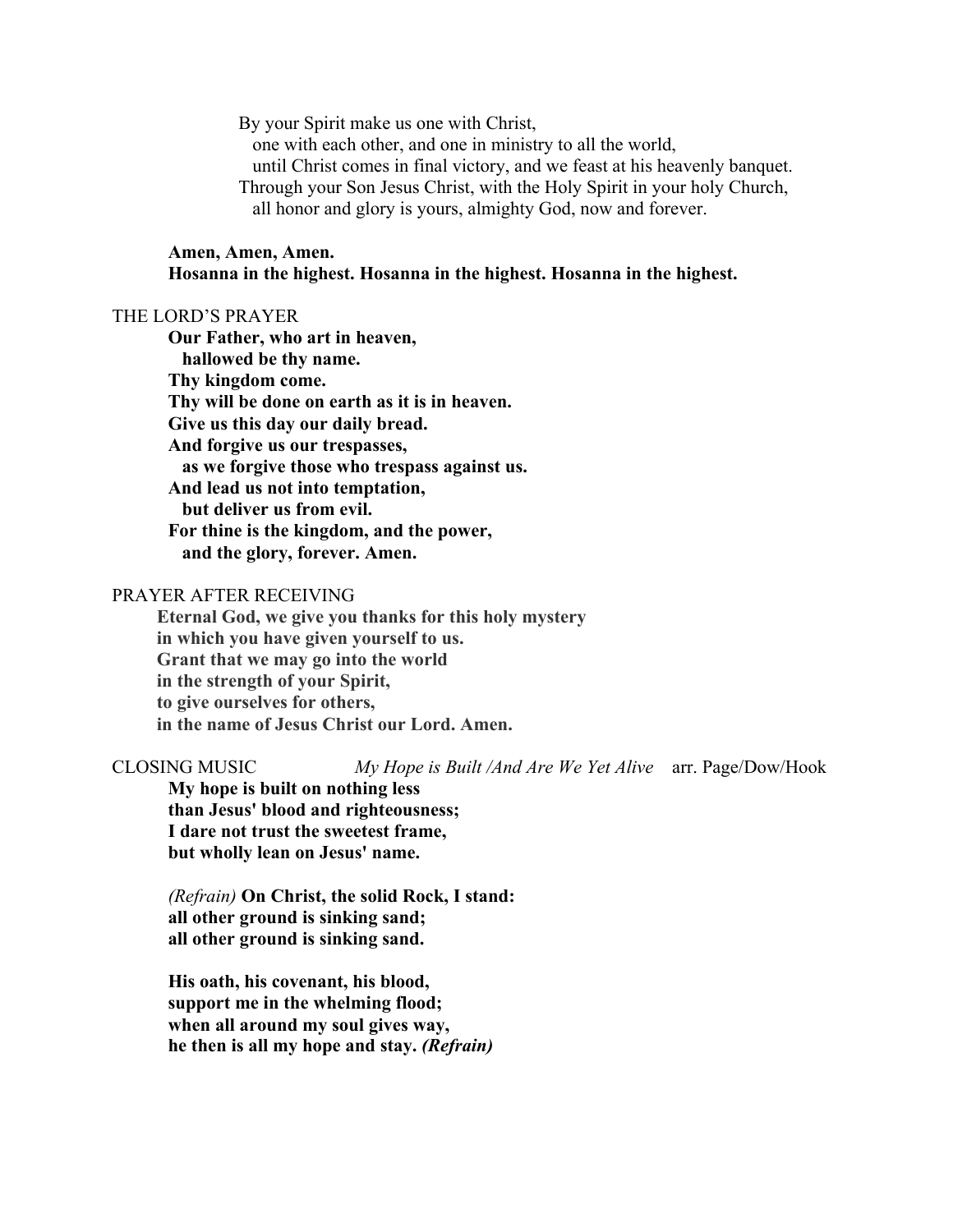**And are we yet alive, And see each other's face? Glory and praise to Jesus give For His redeeming grace.**

**Preserved by power divine To full salvation here, Again in Jesus' praise we join, And in His sight appear.**

*(Refrain)* **On Christ, the solid Rock, I stand: all other ground is sinking sand; all other ground is sinking sand.**

**What troubles have we seen, What conflicts have we passed, Fightings without, and fears within, Since we assembled last.**

**But out of all the Lord Hath brought us by His love; And still He doth His help afford, And hides our life above.**

*(Refrain)* **On Christ, the solid Rock, I stand: all other ground is sinking sand; all other ground is sinking sand.**

**Then let us make our boast Of His redeeming power, Which saves us to the uttermost, Till we can sin no more.**

**Let us take up the cross Till we the crown obtain; And gladly reckon all things loss, So we may Jesus gain.**

*(Refrain)* **On Christ, the solid Rock, I stand: all other ground is sinking sand; all other ground is sinking sand.**

"My Hope Is Built," by Edward Mote and William B. Bradbury, arranged by Johnetta Page and Jonathan Dow. Arrangement © 2007 Abingdon Press. *Zion Still Sings,*  Abindgon Press. OneLicense A-740437. "And Are We Yet Alive" by Charles Wesley, arranged by M. Anne Hook.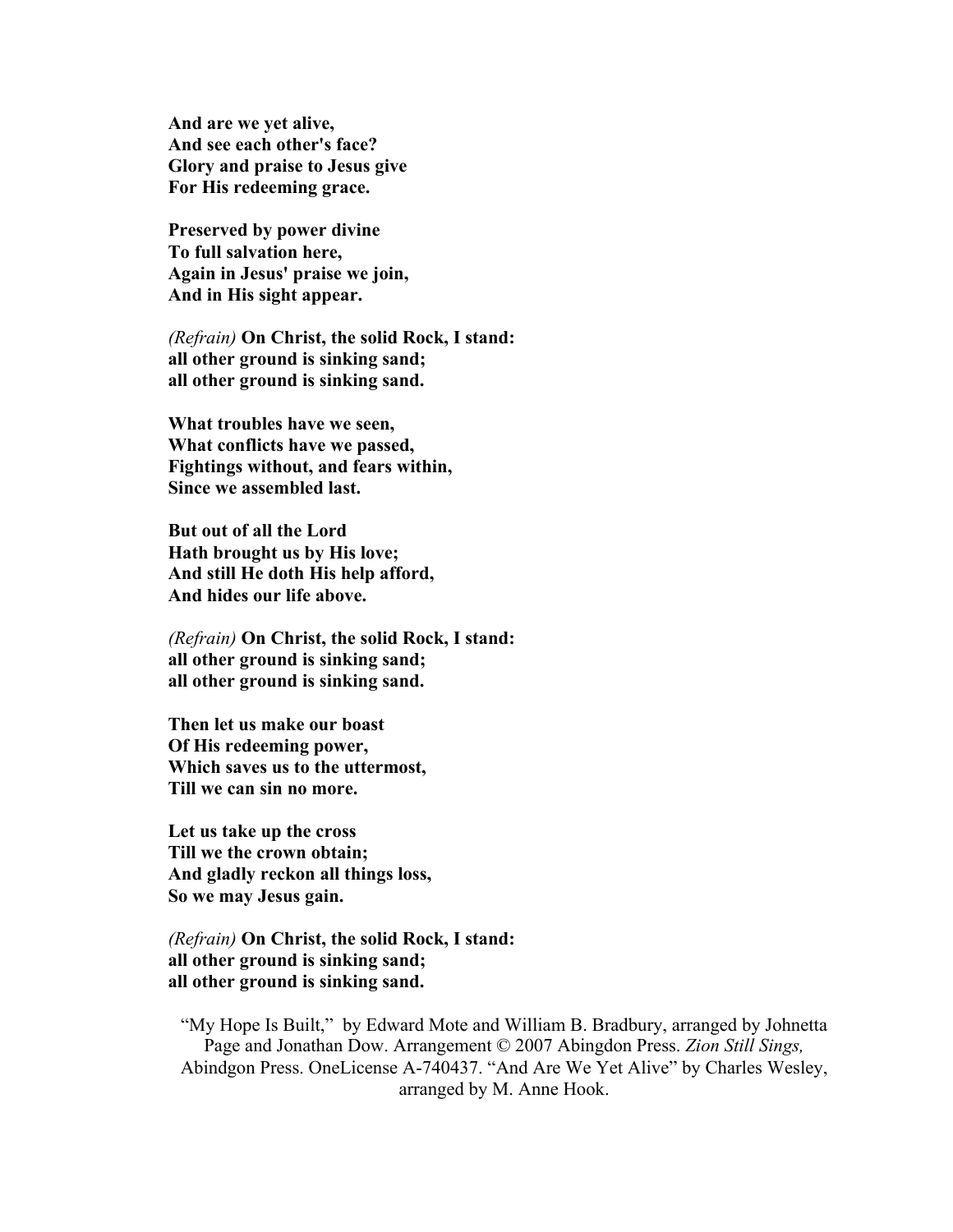DISMISSAL WITH BLESSING

CLOSING MUSIC *Down by the Riverside* African American Spiritual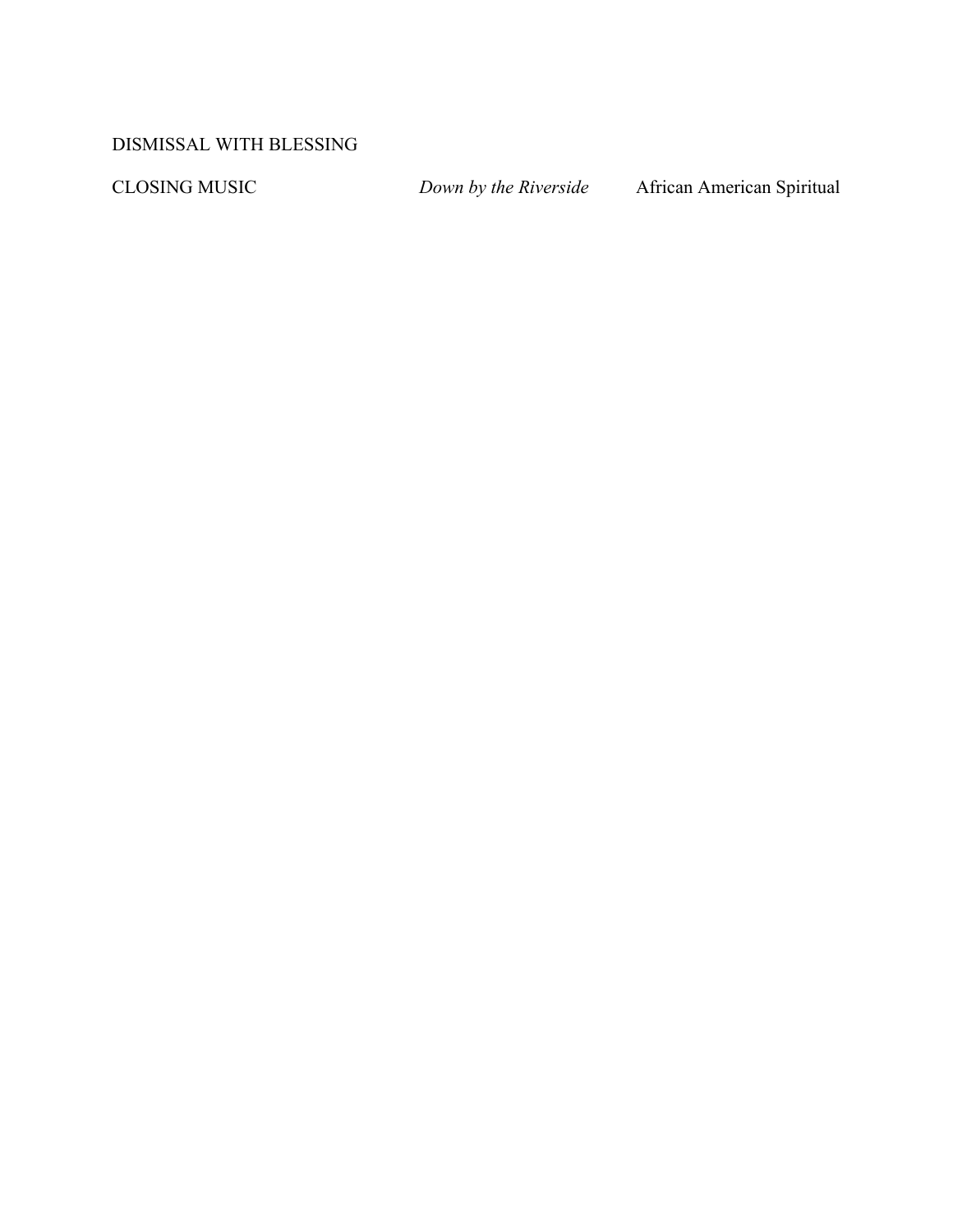### WORSHIP NOTES

### PREACHER: Bishop William T. McAllilly

# PRESIDERS: Bishop William T. McAllilly, Bishop Thomas J. Bickerton

# LITURGISTS:

Rev. Abraham Zimmerman, Pastor Chapel Hill United Methodist Church, Hartsville United Methodist Church Vanessa Parker Rev. Velma T. Parker, Chaplain Davidson County Sheriff's Office Rev. Carlos Uroza, Pastor Woodbine United Methodist Church

### GUEST SOLOISTS:

Rev. Dr. Cynthia Wilson, Founder and Director, The Junius B Dotson Institute for Music and Worship in the Black Church and BEYOND (Garrett-Evangelical Seminary)

# ORGANIST:

Gayle Sullivan, Director of Music Ministries Belmont United Methodist Church

### WORSHIP ENSEMBLE

Helen Allen Emma Bushong Tim Bushong Carolyn Dandridge Rev. Linda Furtado Rev. Jackson Henry Rev. Amy Martin Annie Mitchell Stephen Richardson Diana Sanchez-Bushong Sheila Suddeth John Thomas Johnathan Vest (vocals and piano) Monya Logan, piano Brady Spencer, drums Brian Allen, bass